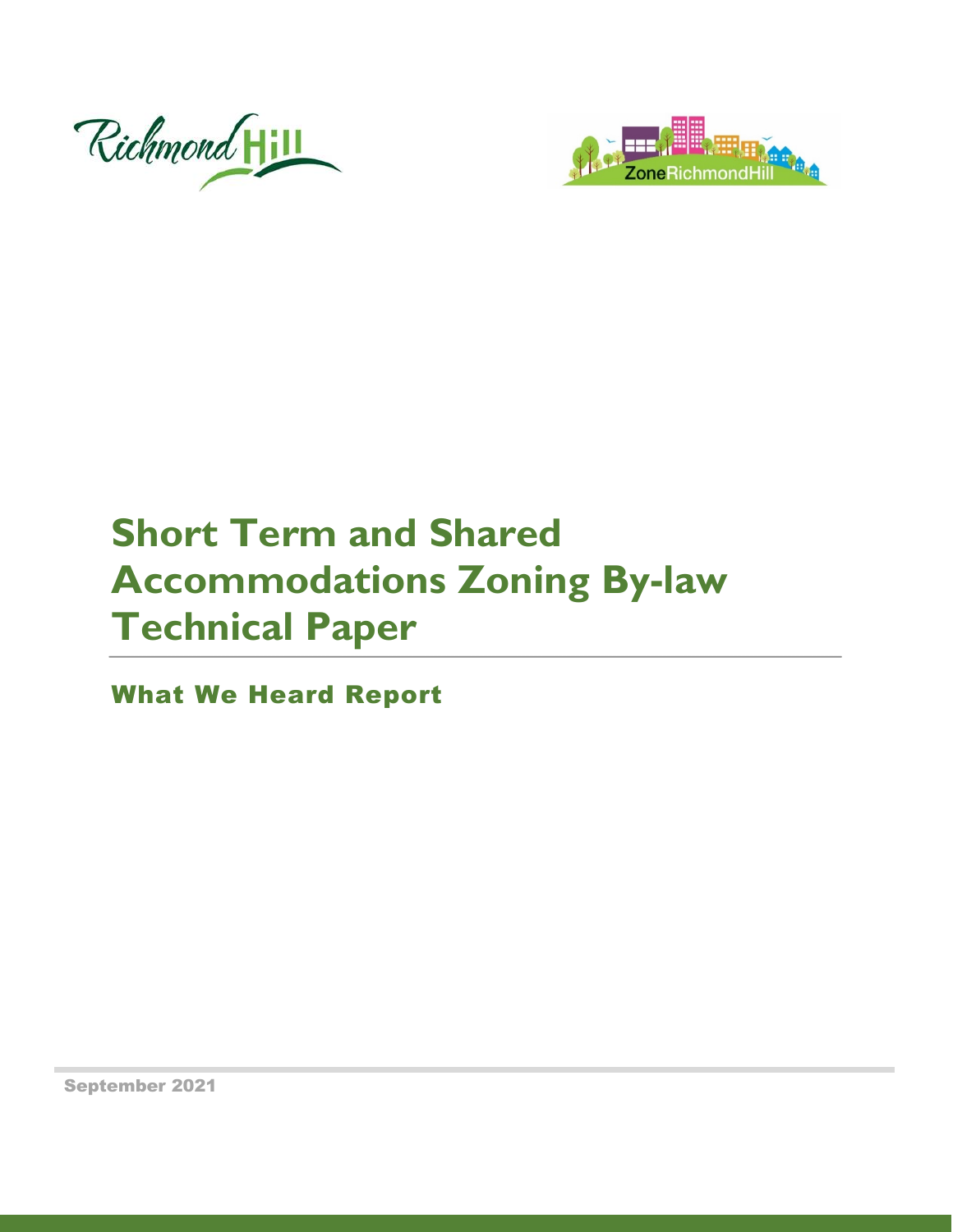**City of Richmond Hill Short Term and Shared Accommodations Zoning By-law Technical Paper**

Prepared by:<br>gladki planning associates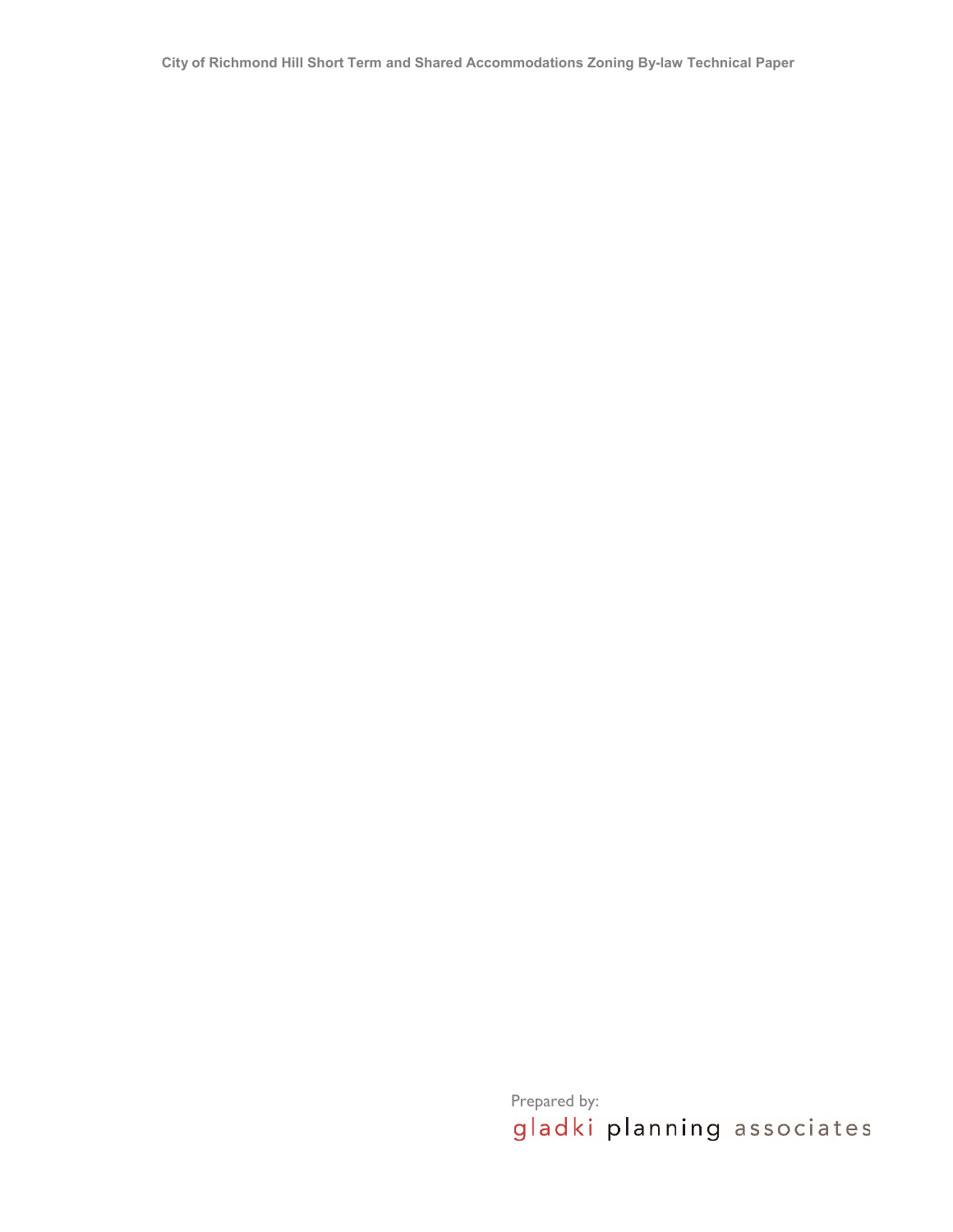## **Contents**

| $\label{eq:1} \mbox{Introduction} \,\, \ldots \,\, \ldots \,\, \ldots \,\, \ldots \,\, \ldots \,\, \ldots \,\, \ldots \,\, \ldots \,\, \ldots \,\, \ldots \,\, \ldots \,\, \ldots \,\, \ldots \,\, \ldots \,\, \ldots \,\, \ldots \,\, \ldots \,\, \ldots \,\, \ldots \,\, \ldots \,\, \ldots \,\, \ldots \,\, \ldots \,\, \ldots \,\, \ldots \,\, \ldots \,\, \ldots \,\, \ldots \,\, \ldots \,\, \ldots \,\, \ldots \,\, \ldots \,\, \ldots \,\, \ldots \,\,$ |  |
|-----------------------------------------------------------------------------------------------------------------------------------------------------------------------------------------------------------------------------------------------------------------------------------------------------------------------------------------------------------------------------------------------------------------------------------------------------------------|--|
|                                                                                                                                                                                                                                                                                                                                                                                                                                                                 |  |
|                                                                                                                                                                                                                                                                                                                                                                                                                                                                 |  |
|                                                                                                                                                                                                                                                                                                                                                                                                                                                                 |  |
|                                                                                                                                                                                                                                                                                                                                                                                                                                                                 |  |
|                                                                                                                                                                                                                                                                                                                                                                                                                                                                 |  |
|                                                                                                                                                                                                                                                                                                                                                                                                                                                                 |  |
|                                                                                                                                                                                                                                                                                                                                                                                                                                                                 |  |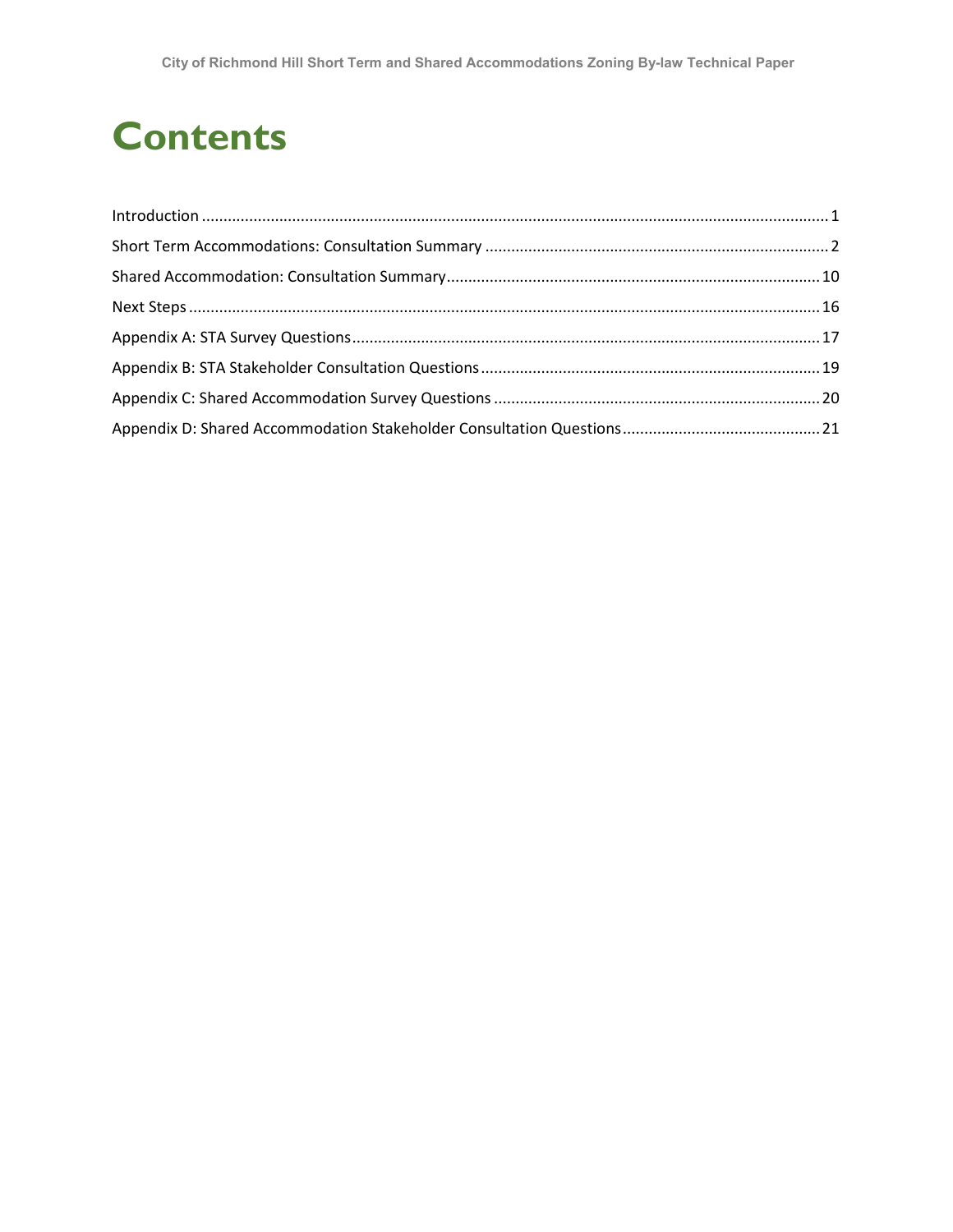## <span id="page-3-0"></span>**Introduction**

This *What We Heard* report documents the consultation undertaken for the Short Term and Shared Accommodation discussion paper. This discussion paper has been prepared by Gladki Planning Associates to consider if and how Short Term and Shared Accommodations should be addressed in the new Comprehensive Zoning By-Law. This report is separated into two parts: Short Term Accommodations (STAs) and Shared Accommodations (SAs). Each section summarizes the results from the public survey, stakeholder one-on-one interviews and public letters written to the City.

The City of Richmond Hill is seeking to determine if there is a need to regulate STAs and if so, find a balance between encouraging these forms and placing limits on their scope in order to preserve the residential character of the local community. Over the past decade, there has been an increase in the use of various forms of STAs in other municipal jurisdictions. STAs have become increasingly popular with platforms such as Airbnb and VRBO, connecting homeowners with extra space to the vacationing public. STAs are described as rental accommodations provided for a short period (less than one month) in existing residential homes.

Similarly, the City of Richmond Hill is determining how shared accommodations fit with the character of the neighbourhoods and whether the new Comprehensive Zoning By-Law will need to address this form of accommodation. Shared accommodations, such as rooming houses, group homes, and institutional housing, offer affordable housing and needed services. Shared accommodations fall into three categories: (1) group homes where support and care are offered, (2) rooming houses, lodging houses, and boarding houses where no support is offered, and (3) institutional housing, such as student residences and religious settings. Richmond Hill has historically dealt with institutional housing on a one-off basis as applications have been submitted, which appears to have worked well in the past. As there are no post secondary or new significant religious institutions planned for the area, institutional housing will not be further explored in the discussion paper or included in the What We Heard report.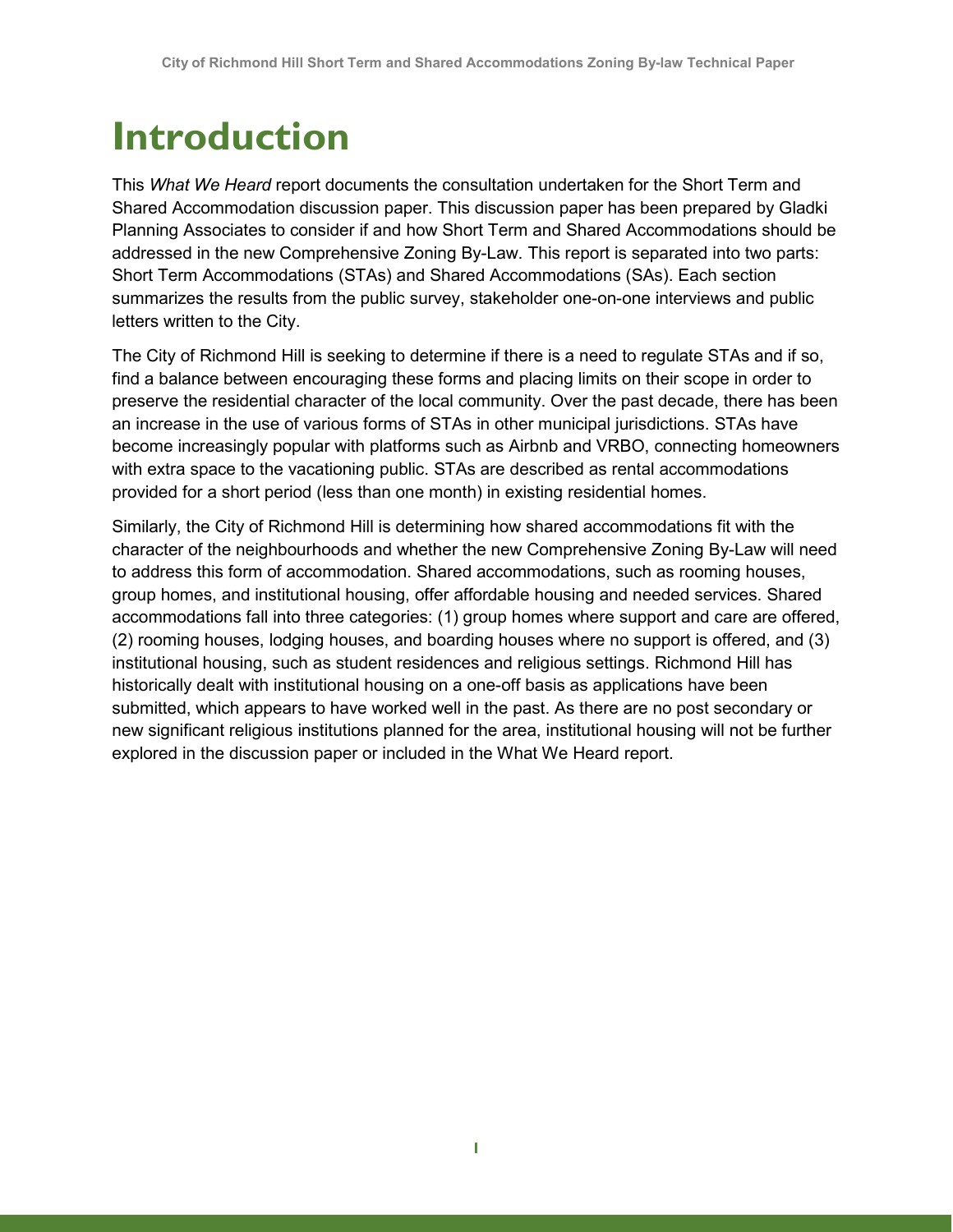# <span id="page-4-0"></span>**Short Term Accommodations: Consultation Summary**

## **Consultation Summary**

The consultation consisted of a public survey, stakeholder interviews, and correspondence from the public. The public survey was mostly completed by those that do not and do not plan to rent their home as an STA. The top three reasons among those that do are to help pay the mortgage, provide additional income, and make use of unused resources, such as bedrooms. Many respondents believed STAs should not be permitted in Richmond Hill, with main concerns highlighted being the prevalence of parties in houses without the owner's supervision, owners not caring for and maintaining their properties, and noise nuisance. These concerns echo those received from letters from the public. Many of the respondents believed that these issues could be mitigated if the owner was required to live in the dwelling unit. There was a preference for STAs to be located in high density areas, such as regional corridors like Yonge St. and Highway 7, neighbourhoods with apartment buildings, and Richmond Hill Centre. Preferences for housing forms were apartments, single-detached dwellings, and semi-detached dwellings.

Interviews with stakeholders highlighted the importance of each municipality taking an approach that is specific to their context. Given Richmond Hill's small STA market, their response will be different than other municipalities such as Toronto. However the municipality chooses to regulate STAs, it must be done so in a streamlined manner that is easy for property owners to comply with. Registration of STAs has been an effective strategy to control negative impacts.

## **Community Survey**

*A survey on Short Term Accommodations was shared by the City of Richmond Hill through SurveyMonkey. The purpose of this survey was to gauge the public's opinion on STAs, with specific questions focused on zoning permissions. The survey was open in October and November of 2020 during which time 262 people participated. The survey results are as follows. See Appendix A for survey questions.*

The majority of respondents do not currently rent or have plans to rent part of their home as a STA (83.14% answered no, 16.86% answered yes). **See Figure 1.** *Answered: 261, skipped: 1.*

Of those that do rent or have plans to rent, they do so for the following reasons*:* To help pay for their mortgage, use it as an additional source of income, to make use of unused resources, such as extra bedrooms, to provide visitors a local experience and to keep their house occupied while they are away. **See Figure 2.** *Answered: 41, skipped: 221.*

#### **Figure 1: Do you rent or plan to rent part of your home as a STA?**

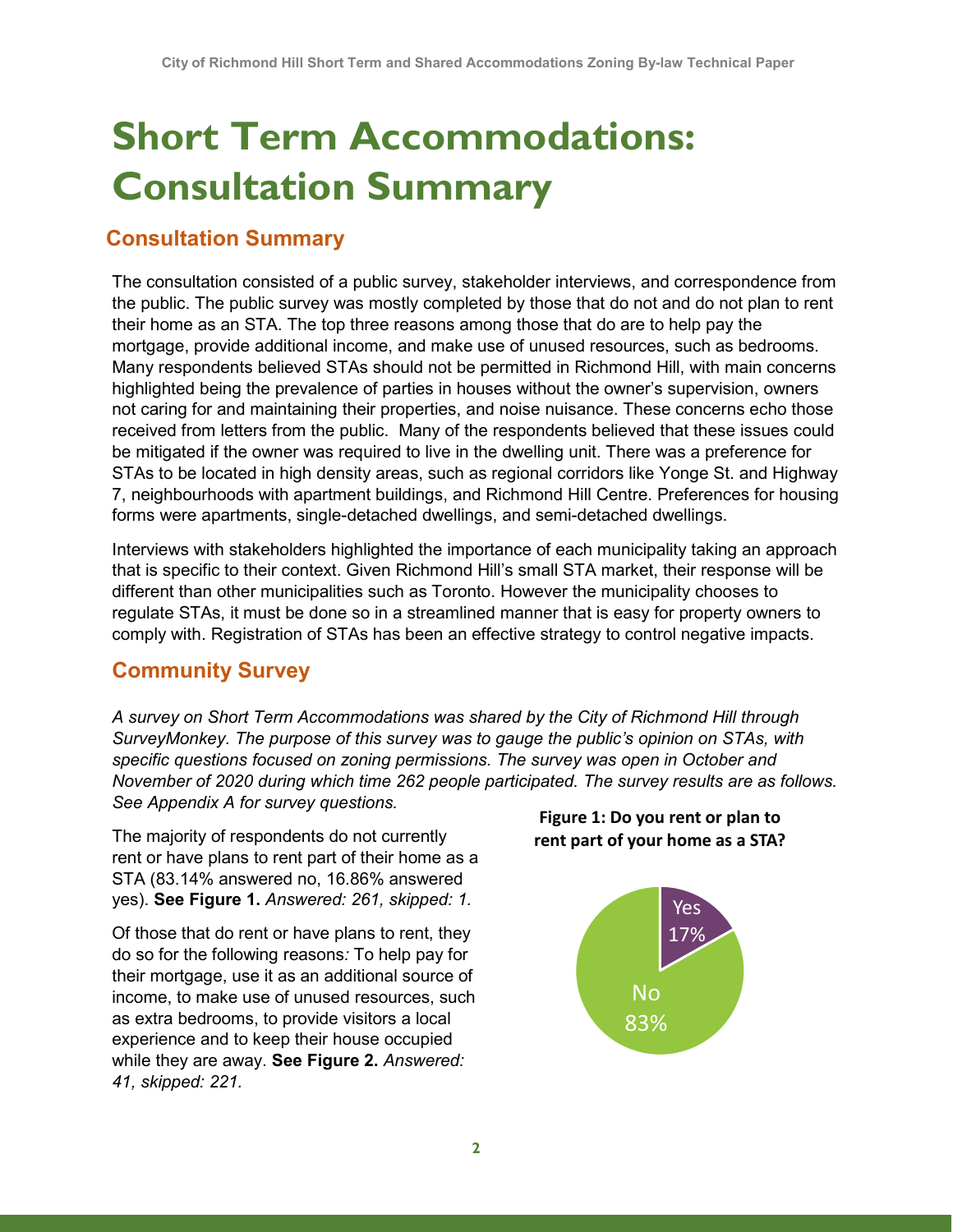

**Figure 2: Reasons for Offering STAs**

When asked if participants believe STAs should be permitted in Richmond Hill, 55.6% said no and 44.4% said yes. **See Figure 3.** *Answered: 259, skipped: 3.*

Of those who answered no, the participants chose the following reasons: Concerns about noisy and unwanted house parties without supervision of the owner, owners not caring for and maintaining their property, overall noise nuisance, additional traffic in neighbourhood, loss of long-term rental accommodation, excessive garbage, difficulty parking, and other. **See Figure 4.** *Answered: 143, skipped: 119.*







#### **Figure 4: Reasons for Not Wanting STAs in Richmond Hill**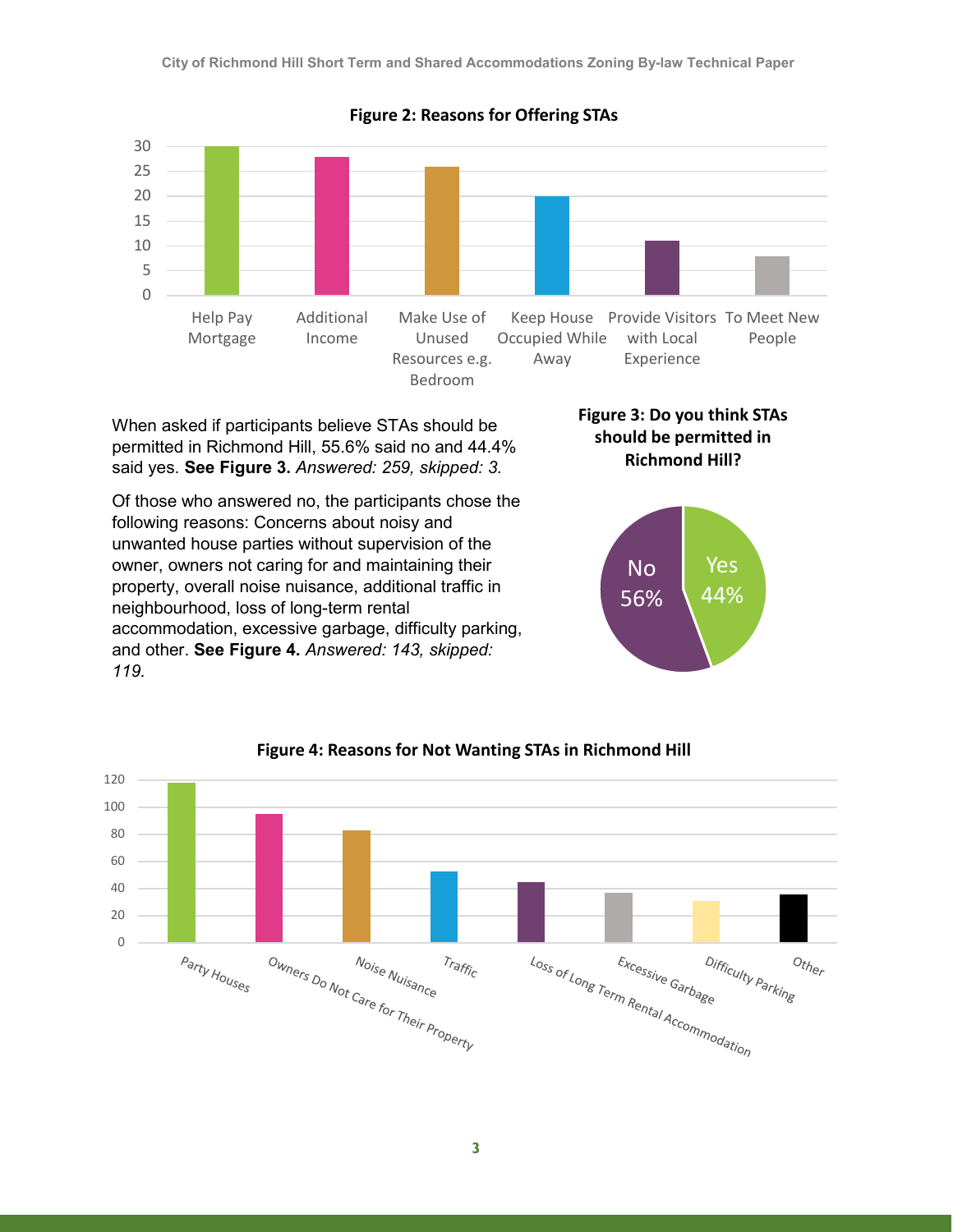In the "Other" category, the following reasons were cited: feeling unsafe in their neighbourhood due to unknown neighbours, concerns around the security of their home, people in STAs not being connected to the community and neighbourhood, pressure on services which are paid for by the public, such as road infrastructure and waste disposal, risk of COVID19 from people travelling through their neighbourhood, renters not being protected under the Landlord and Tenant Act, the reputation of Richmond Hill being impacted by high amounts of STAs, and concerns with non-local ownership and dwelling units as investment properties. **See Figure 5.**



#### **Figure 5: Reasons for Not Wanting STAs in Richmond Hill**





When asked if the reasons for not wanting STAs in Richmond Hill could be mitigated if the owner or tenant of the dwelling is required to live in the house, 52.36% said Yes, 40.34% said No, and the remaining chose "other". **See Figure 6.** *Answered: 233, skipped: 29.*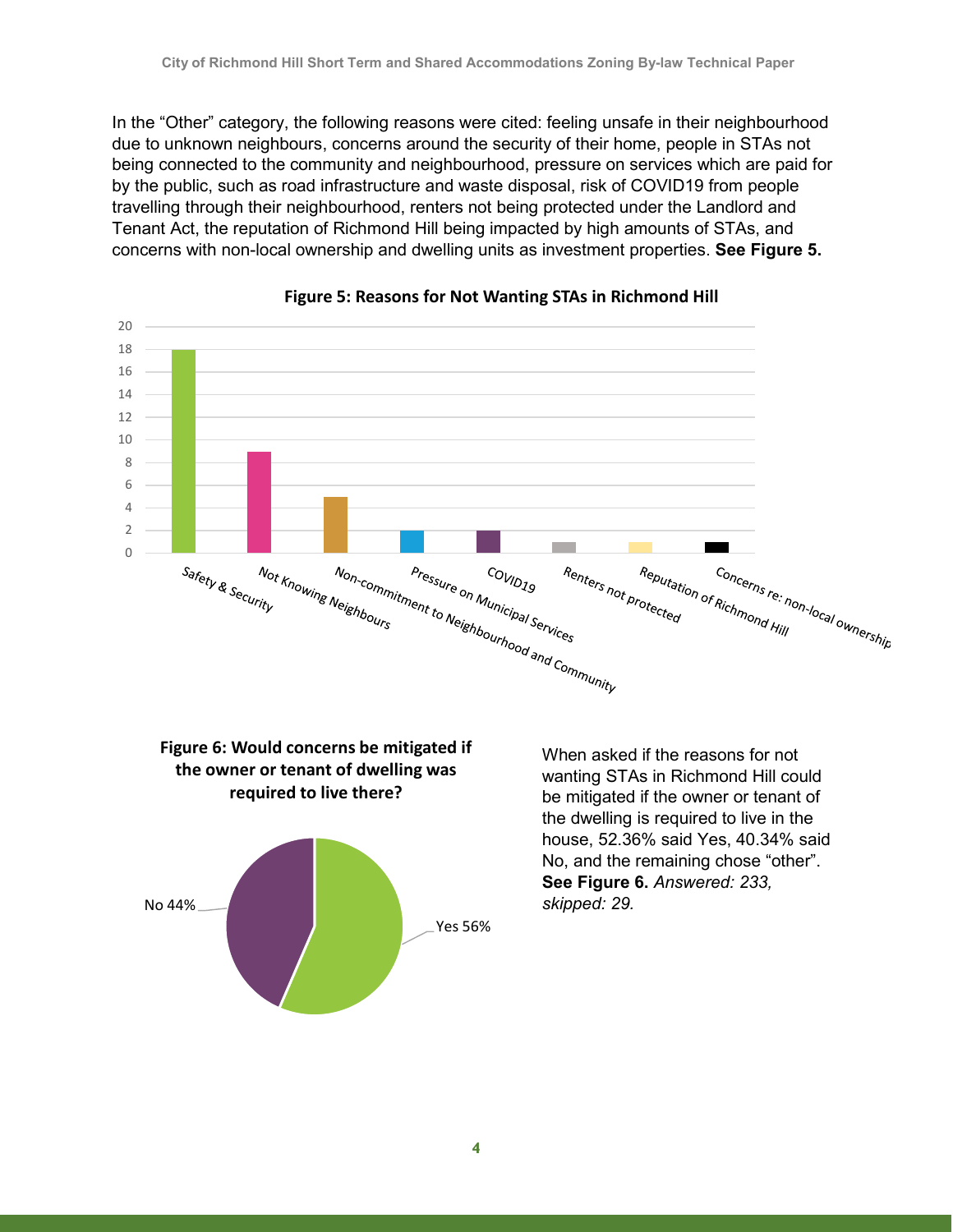The next question identified the municipal by-laws, which participants were familiar with that may be helpful in mitigating concerns about STAs. The by-laws were related to: noise, property standards, waste, parking, zoning and other. **See Figure 7.** *Answered: 228, skipped: 34.*



**Figure 7: Familiarity with municipal by-laws**

Participants were asked where STAs should be located if they were to be permitted in Richmond Hill. The options to choose from included: Along the Regional Corridors (Yonge St. & Hwy 7), Neighbourhoods with mostly apartment buildings, Richmond Hill Centre (Yonge St. & High Tech Rd. Area), along Arterial roads (e.g. 16<sup>th</sup> Ave and Leslie St.), Neighbourhoods with mostly single-detached, semi-detached and townhomes, Downtown Local Centre (Yonge St. and Major Mackenzie Drive area), Oak Ridges Local Centre (Yonge St. and King Rd. area), Local Development Areas (e.g. Major Mackenzie West Dr. and Trench St. area), and Other. **See Figure 8.** *Answered: 229, skipped: 33*



**Figure 8: Location of STAs**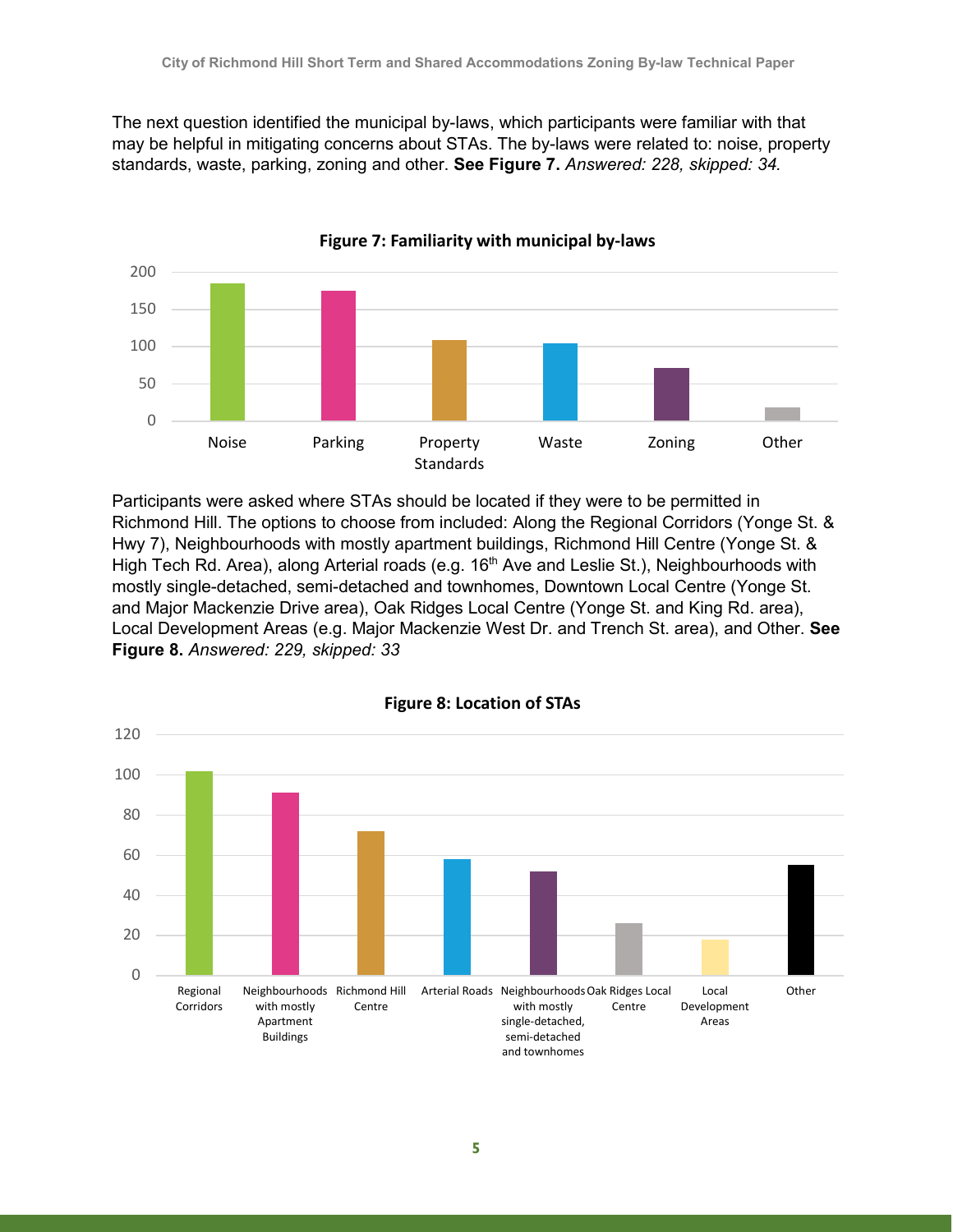In the Other category, 24 participants said they think STAs should not be permitted at all and 10 participants said they should be permitted everywhere in Richmond Hill. Other participants mentioned the following: they should be permitted anywhere with adequate parking, in all zones mentioned above, outside of quiet residential neighbourhoods, areas served by accessible transit, areas without neighbours, the Lake Wilcox Area and specifically the intersections of Leslie St. and Hwy 7 Yonge St. and Levendale Rd., and along the Don Valley Pkwy and Beaver Creek area.

Participants were asked in which housing types STAs should be permitted, if at all. The options were: Apartment dwellings, single-detached dwellings, semi-detached dwellings, townhouse or other attached dwellings, and other. **See Figure 9.** *Answered: 208, skipped: 54.*



#### **Figure 9: Preferred Housing Types for STAs**

In the Other category, 42 participants said that STAs should not be permitted in any housing types, 13 participants said there should be no restriction on housing types, 6 participants said that the housing type isn't important as long as the principal resident/ owner is on site, and 5 participants said that STAs belong in Hotels. Other comments include: Any type of housing should permit STAs so long as they are supported by waste disposal and parking, all types of housing should permit STAs as long as they are properly regulated, that location is more important than housing type, that there is no need to regulate and existing zoning by-laws can continue to regulate, that they shouldn't be in rental apartment buildings, and that they should be in basement units.

The final question asked participants if STAs are to be permitted, which of the following scenarios would be acceptable? The options were: The owner lives in the home and one bedroom is rented out, the owner lives in the home and more than one bedroom is rented out, the whole home is rented out, the tenant lives in the home and one bedroom is rented out, the tenant lives in the home and more than one bedroom is rented out. **See Figure 10.** *Answered: 230, skipped: 32.*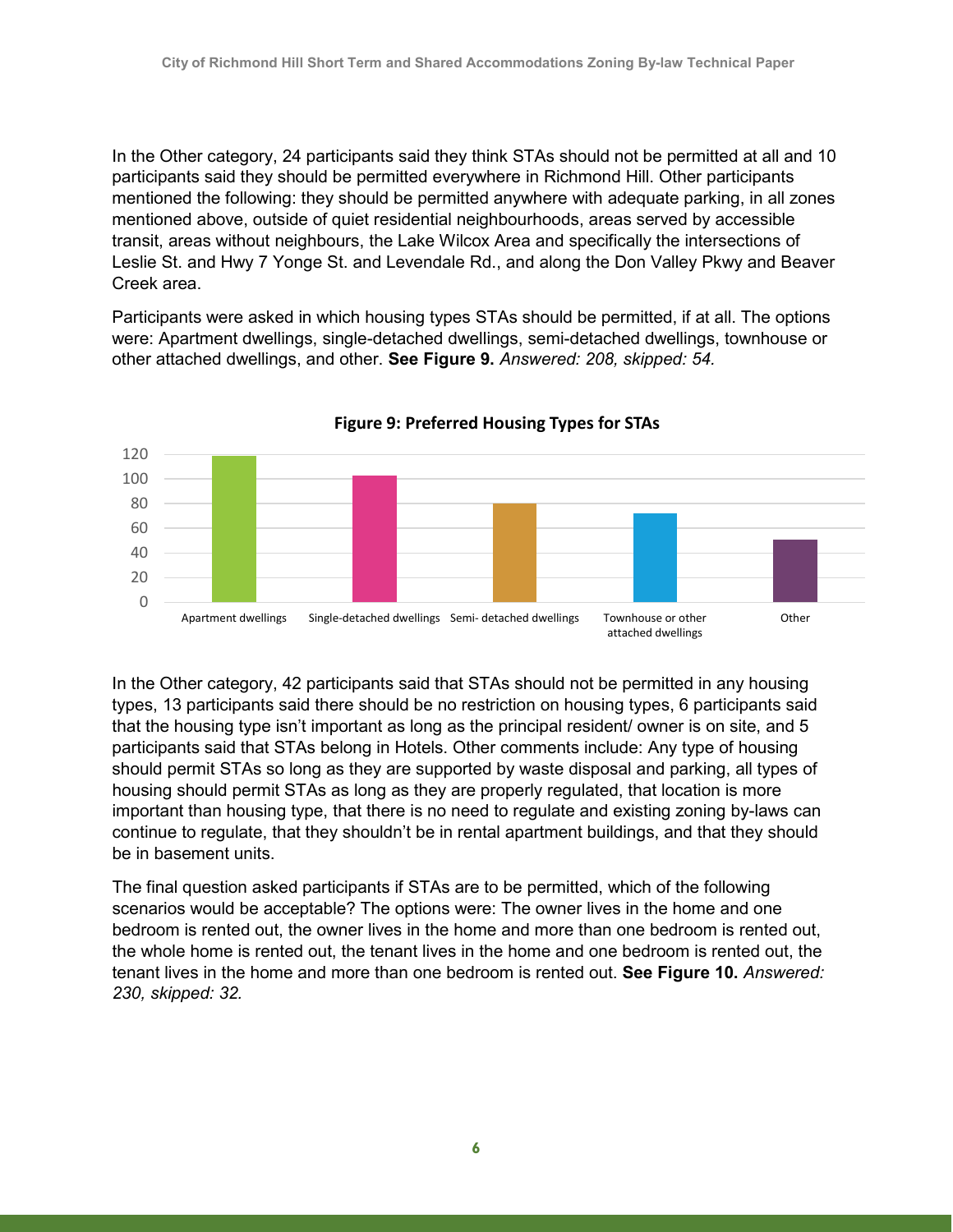

**Figure 10: Preferred scenario's for STAs**

In the Other category, 25 participants said that none of the following scenarios are preferred and there should be no STAs, 5 participants said all of the above are preferred, and others said that it should be the owner's choice, that the owner should rent an entire suite, that STAs should only be in hotels, that STAs should only be in apartment buildings and that STAs should only be in basements.





The survey participants were represented across the following age distribution. **See Figure 11.** *Answered: 231, skipped: 31.*

■ 19 or younger ■ 20-29 ■ 30-39 ■ 40-49 ■ 50-59 ■ 60-69 ■ 70+ ■ I prefer not to answer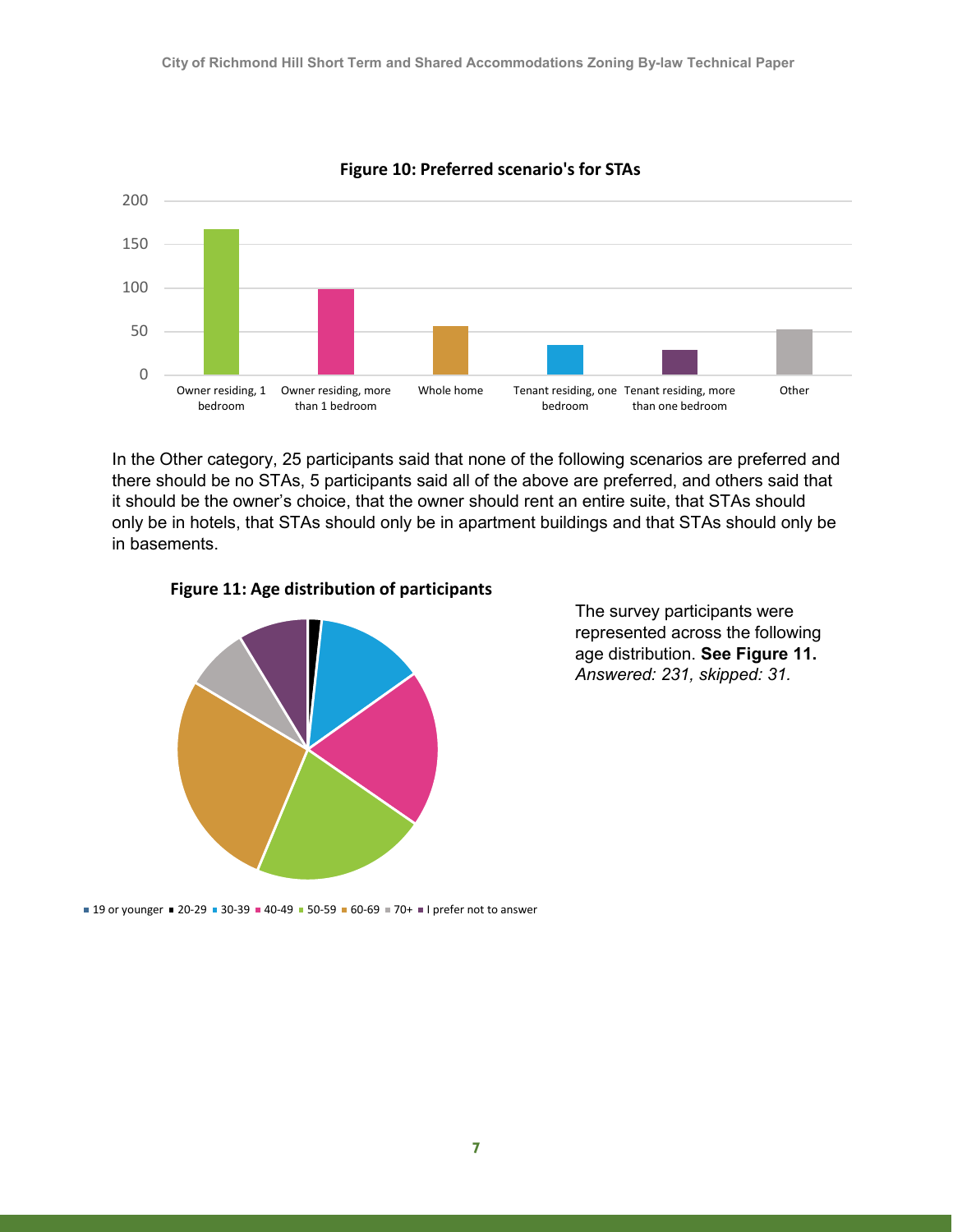## **Stakeholder Consultation**

One-on-one stakeholder interviews were held in June 2021 with representatives of AirBnB and Booking.com. See appendix B for consultation questions.

There was agreement among stakeholders that each municipality will have a unique STA context and that ultimately, they must make the best decision for their constituents. In Richmond Hill, there is a small STA market with minimal listings, so how Richmond Hill responds will be different than other municipalities that are larger (e.g. Toronto) or are significant tourist attractions (e.g. Town of Blue Mountains).

Both stakeholders agreed that however the City chooses to regulate STAs, that they do so in a manner that is streamlined and workable for property owners, making it easy for property owners to comply. In municipalities where STA regulation has not been workable for property owners (through high licensing fees, inconvenient procedures such as having to go in person to get licenses, etc.) the stakeholders have seen less compliance and the prevalence of illegal STAs.

Requiring the registration of STAs was identified as an effective and successful way to monitor and control potential negative impacts. Many municipalities have required hosts to register their STAs and obtain a license which is dependent upon abiding by the rules and requirements. Nuisance concerns such as noise, are subject to the by-laws and if there are repeated nuisances, the municipality can take the license away. The Booking.com representative said that while they can ask whether the host has a license, they should not be responsible to validating a license as this should be between the municipality and host. Calgary, Alberta was identified as a municipality that was successful at this, through regulating STAs to deal with specific issues related to management and nuisance. In this case, Calgary has two licensing categories (up to 4 rooms and 5+ rooms) and licenses are taken away if hosts are not responsible.

AirBnB have made efforts to reduce the nuisance impacts from STAs through the following initiatives: banning all parties and events on the platform, attempting to prevent one-night stays for specific holidays such as New Years Eve, banned people under 25 years old from booking whole home reservations within close proximity to their home (pilot 2020) and have launched the Airbnb.ca/neighbours website where people can access 24/7 support if there are nuisances in their neighbourhood.

Stakeholders believed that the Municipal Accommodation Tax of 4% was important for municipalities to introduce and streamline in a clear way. Some platforms, such as AirBnB, voluntarily collect the tax which is given to the province to distribute to municipalities. Other platforms such as Booking.com are not involved in the financial side of the transaction as the guest pays the host directly, so they do not collect the tax. In municipalities that have a large STA market, municipalities may consider collecting the 4% tax from hosts themselves, as has been done in [Toronto,](https://www.toronto.ca/community-people/housing-shelter/short-term-rentals/short-term-rental-operators-hosts/short-term-rental-municipal-accommodation-tax/) where the hosts can pay themselves or through the voluntary service of Airbnb. Currently, AirBnB is advocating and encouraging the Ontario government to amend the Municipal Accommodation Tax to make it mandatory on all platforms.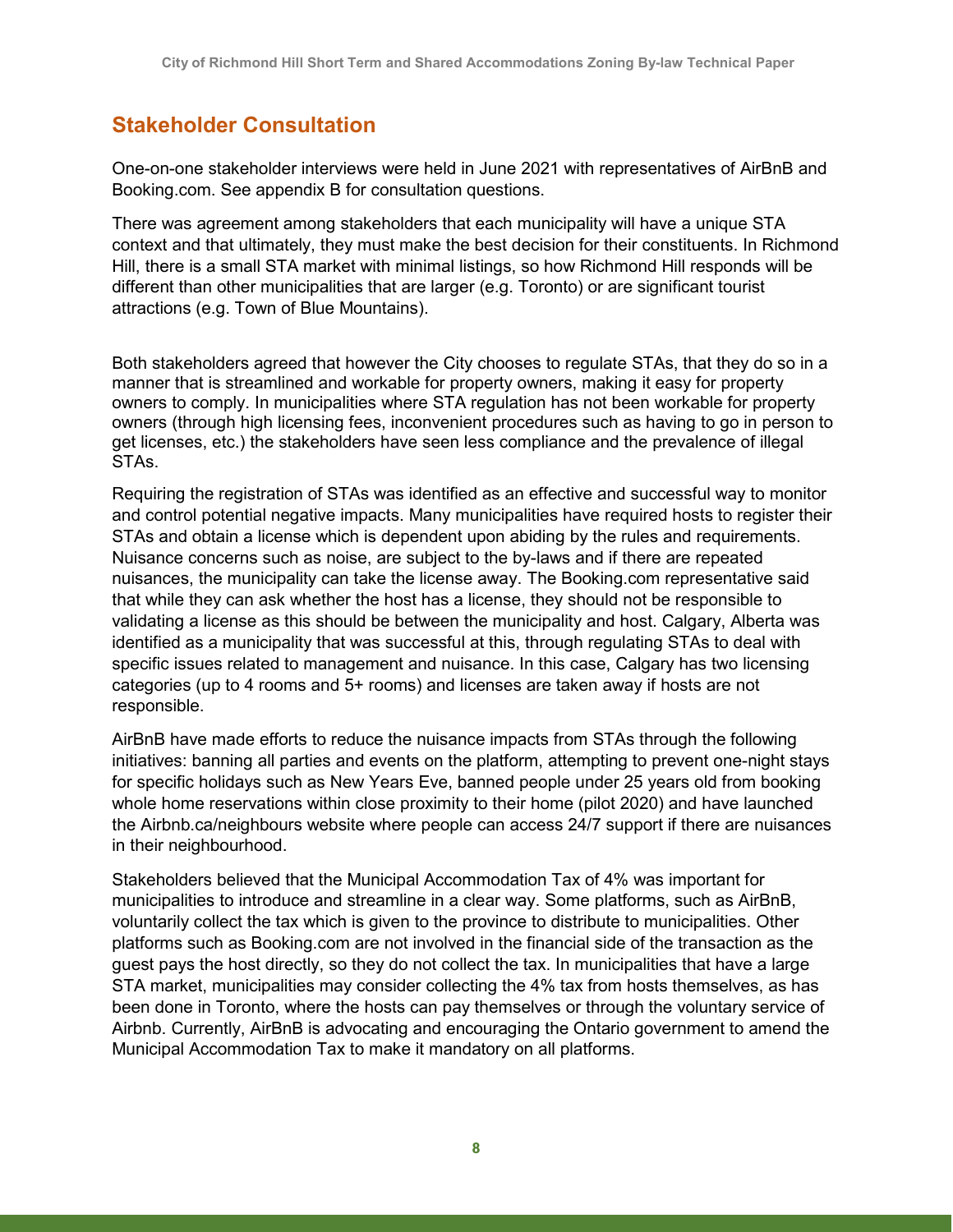### **Letters from the Richmond Hill community**

Members of the community have sent in letters to City staff in relation to complaints and concerns related to STAs since they have become prevalent in Richmond Hill. This was documented five in correspondence emails. The types of complaint by the order of highest to lowest frequency are as follows: safety concerns regarding unknown neighbours (5), lack of community integration (4), noise (4), garbage issues (3), loss of affordable housing (3), partying (3), parking (2), traffic (2), owners not taking care of their property (1), necessity of taxation (1), and decreasing housing values (1).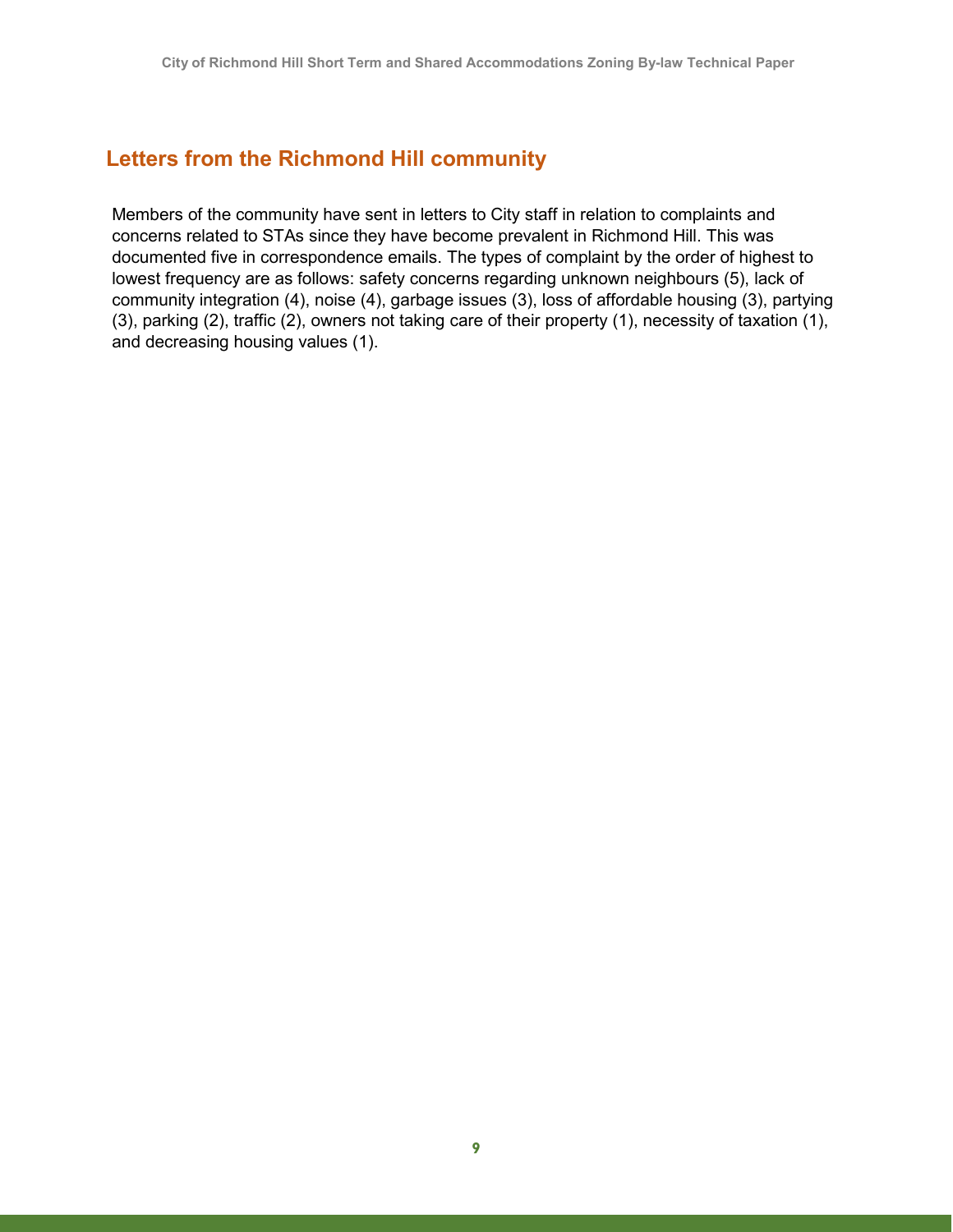# <span id="page-12-0"></span>**Shared Accommodation: Consultation Summary**

## **Consultation Summary**

The consultation consisted of a public survey and stakeholder interviews. The majority of survey respondents do not currently live in, or have ever lived in, a shared accommodation dwelling. Roughly half (54%, 46%, respectively) do not know of any shared accommodations in their neighbourhood, with the remaining knowing of a shared accommodation in their neighbourhood. The respondents were familiar with some by-laws related to mitigating concerns around shared accommodations, with the most common being parking, noise and property standards by-law. Respondents believed shared accommodations should be located in mostly high-density areas close to transportation infrastructure, the most common responses being regional corridors, neighbourhoods with mostly apartment buildings, and along arterial roads. Respondents said that shared accommodations should be in a range of housing forms, with the most common being apartment dwellings, single-detached dwellings, and townhouse dwellings. Respondents believed that all options listed should be addressed in the zoning by-law: the location of shared accommodations, external appearance of the dwelling, location of entrances, size of the dwelling, and parking.

Stakeholder interviews identified the importance of clear definitions for shared accommodation uses in the zoning by-law, recognition of the compliance standards that group homes are already held to, such as ministry inspections, zoning inspections and fire inspections. Stakeholders believed that group homes should be permitted in all residential zones, for parking to reflect the needs of the residents, and for privacy provisions such as minimum number of washrooms and cooking facilities to be included. Stakeholders outlined the importance of ongoing consultation with the community as new shared accommodations are introduced into neighbourhoods.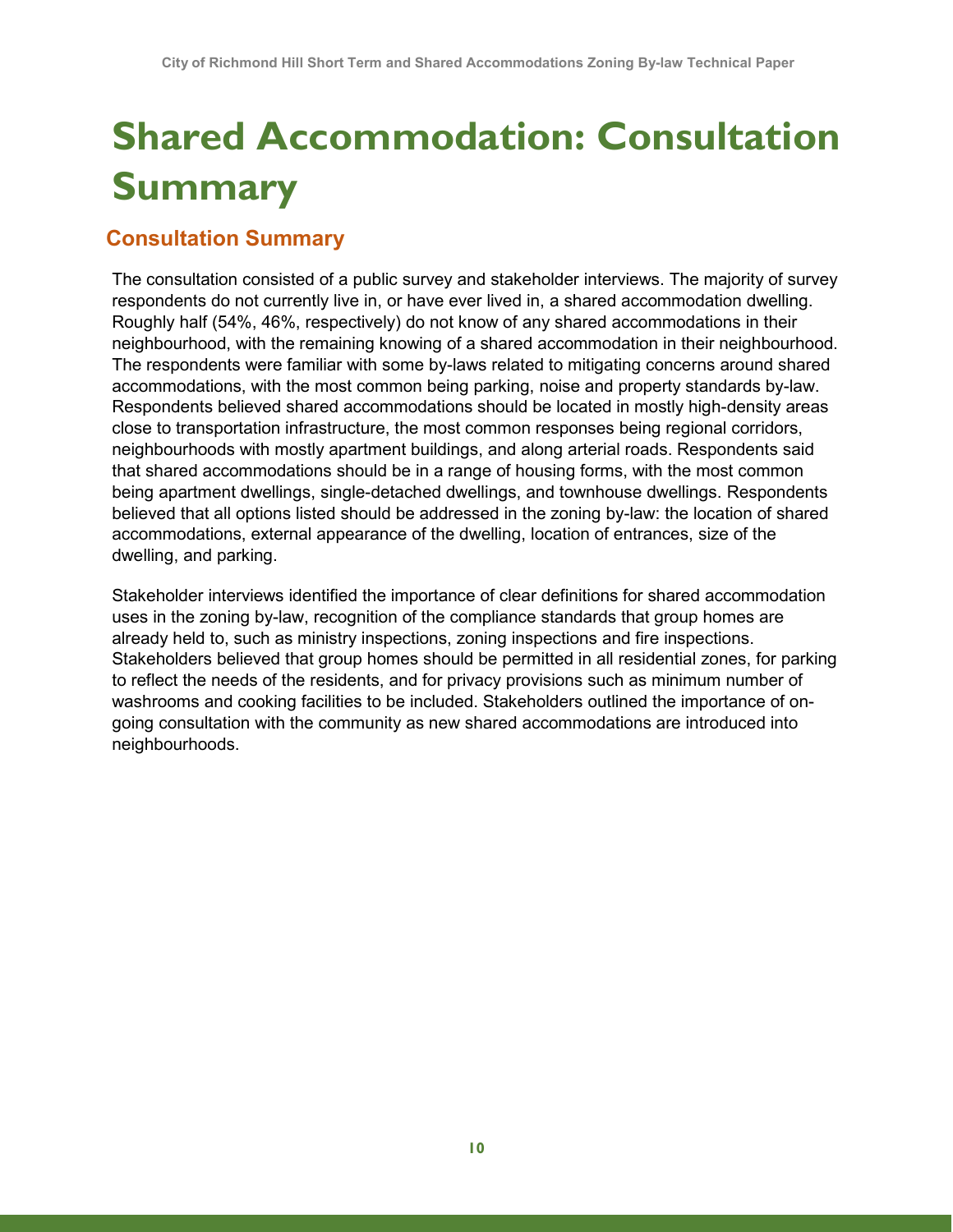### **Community Survey**

*A survey on shared accommodation was shared by the City of Richmond Hill through SurveyMonkey. The purpose of this survey was to gauge the public's opinion on shared accommodations, with specific questions focused on zoning permissions. The survey was open in January and February 2021, during which time 98 people participated. The survey results are as follows. See Appendix C for survey questions.* 



The majority of respondents do not currently live in or have ever lived in a SA dwelling (84.7% answered no, 15.3% answered yes). **See Figure 1.** *Answered: 98, skipped: 0.*

Participants were asked if they know of any shared accommodation in their neighbourhood, which was evenly distributed, with 45.9% answered yes and 54.1% answered no. **See Figure 2.** *Answered: 98, skipped: 0.*

The next question identified municipal by-laws that may be helpful in mitigating concerns about SAs and participants were asked to identify three they were familiar with. The by-laws were

related to: noise, property standards, waste, parking, zoning and other. **See Figure 3.** *Answered: 98, skipped: 0.*

In the Other category, participants had the following comments: they are not familiar with any of the zoning by-laws, they are familiar with all of the municipal by-laws, and that they are unsure.



**Figure 3: Familiarity with zoning by-laws**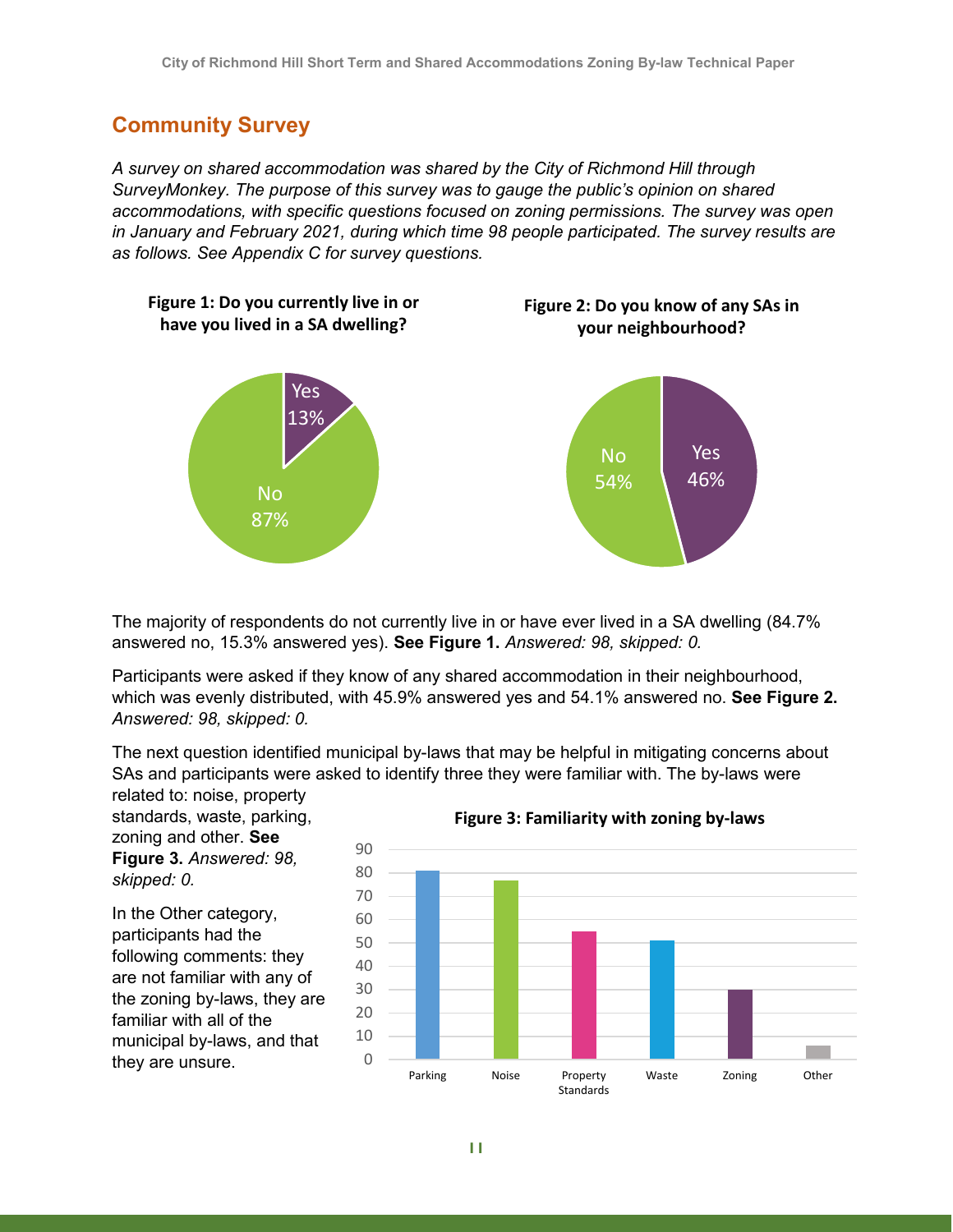Participants were asked where SAs should be located if they were to be permitted in Richmond Hill. The options to choose from were the following: Along the Regional Corridors (Yonge St. & Hwy 7), Neighbourhoods with mostly apartment buildings, Richmond Hill Centre (Yonge St. & High Tech Rd. Area), along Arterial roads (e.g.  $16<sup>th</sup>$  Ave and Leslie St.), Neighbourhoods with mostly single-detached, semi-detached and townhomes, Downtown Local Centre (Yonge St. and Major Mackenzie Drive area), Oak Ridges Local Centre (Yonge St. and King Rd. area), Local Development Areas (e.g. Major Mackenzie West Dr. and Trench St. area), and Other. **See Figure 4.** *Answered: 98, skipped: 0.*



**Figure 4: Location of SAs**

In the Other category, 4 participants said that SAs should not be permitted in Richmond Hill, 4 participants said SAs should be permitted where amenities are available (transit, shopping, restaurants) and 3 participants said that SAs should not be permitted in single-family homes. Other comments included: SAs should be permitted anywhere without restriction, should be near similar properties to avoid conflict with residents, should only be in institutional areas (hospitals and long-term care homes), not be in industrial areas and be in new developments.

Participants were asked which housing types SAs should be permitted in, if at all. The options were: Apartment dwellings, single-detached dwellings, semi-detached dwellings, townhouse or other attached dwellings, and other. **See Figure 5.**  *Answered: 98, skipped: 0.*



In the Other category, 7 participants said that SAs should not be permitted in any of the housing types, 3 participants said SAs should only be permitted in purpose-built structures, 2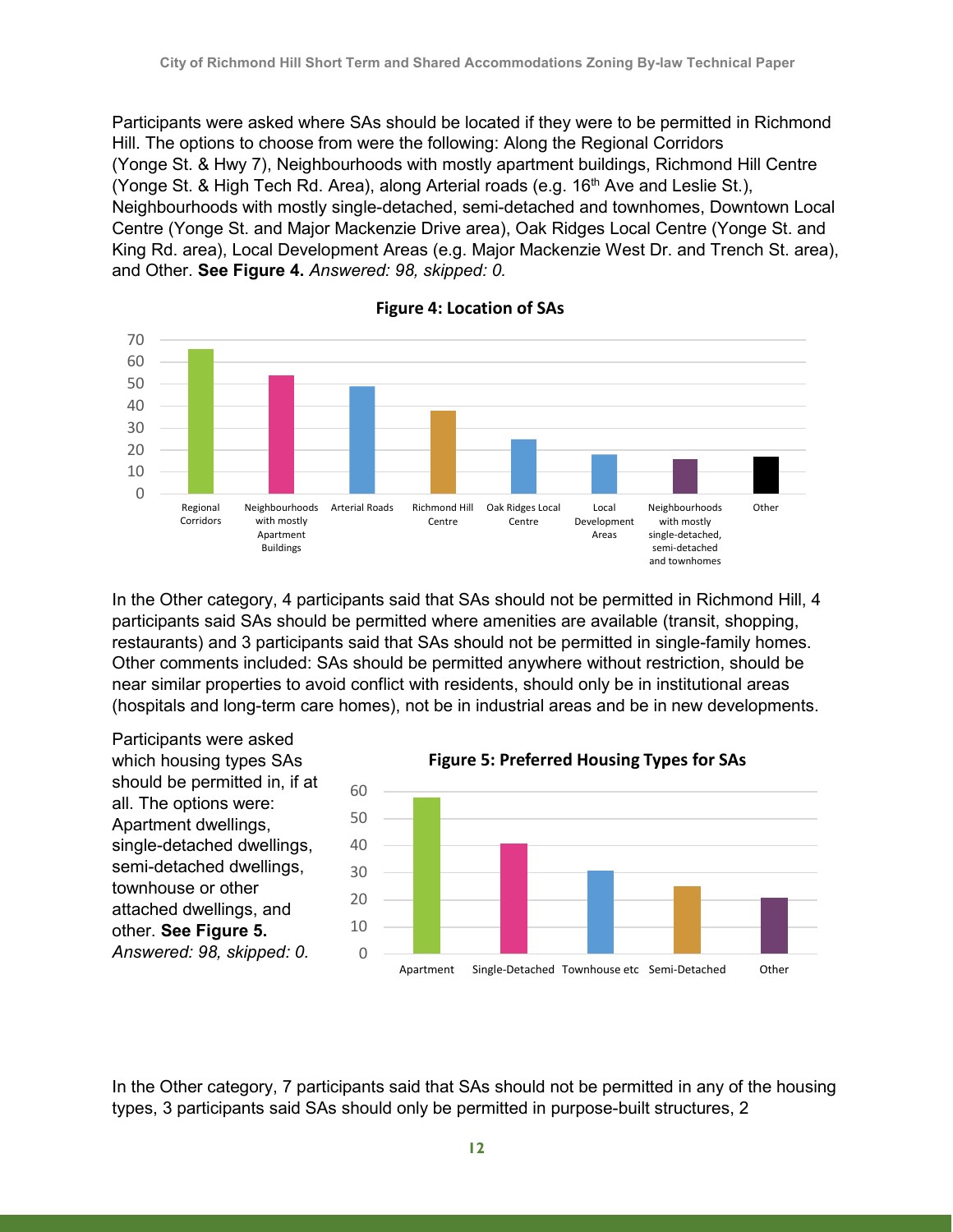participants said SAs should be permitted in any housing type as long as measures are in place (safety, building code, fire safety) and 2 participants said SAs should be permitted in any building where the owner lives in the home. Other comments included: SAs should be in institutional settings, in basements, in stacked townhouses with condo ownership, in buildings with commercial and residential mix, and be regulated in detaches houses.

The following question asked if participants agree or disagree that a number of issues should be addressed in the zoning by-law, with the issues being: location of the shared accommodation dwelling (such as on arterial roads, in specific neighbourhoods, proximity to transit, etc.), external appearance of the dwelling, location of entrances, size of the dwelling and parking. **See Figure 6.** *Answered: 98, skipped: 0.*



#### **Figure 6: Issues to be addressed in by-law**

In the "Other" category, three participants said there should be maximum occupancy limits, two participants said that SAs should not be permitted in Richmond Hill and two participants said that they must be up to the Fire Code and two participants said there should be proper waste management. Other comments included: the by-laws should be simplified, the owner should be on premises, and contracts should be used to ensure the rules are followed.

The survey participants were represented across the following age distribution. **See Figure 7.** *Answered: 96, skipped: 2.*

**Figure 7: Age distribution of participants**



■ 19 or younger ■ 20-29 ■ 30-39 ■ 40-49 ■ 50-59 ■ 60-69 ■ 70+ ■ I prefer not to answer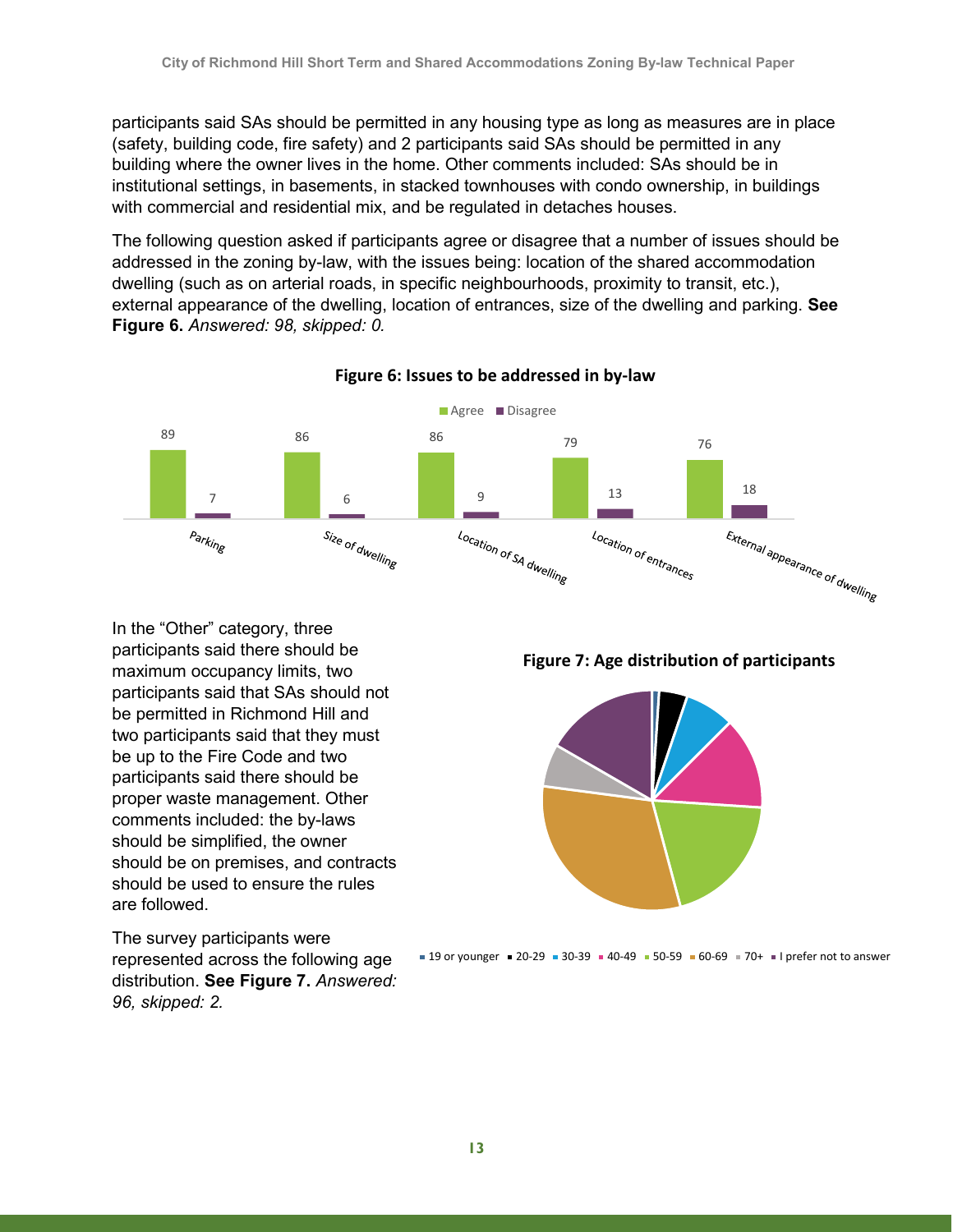## **Stakeholder Consultation**

One-on-one stakeholder interviews were held in June 2021 with representatives from [REENA,](https://www.reena.org/about/) a non-profit organization that was established in 1973 and offers residential support, respite programs, counselling, therapy and advocacy to over 1000 individuals with developmental disabilities and their families. REENA's services are offered in over 30 Group Homes and over 60 Supported Independent Living Apartments across the Greater Toronto Area, with two Group Homes in Richmond Hill. *See Appendix D for consultation questions.*

REENA representatives discussed the importance of having clear definitions in the zoning bylaw. Helpful definitions could include affordable housing options, assisted living, group homes/ congregate care, respite care. The definition, should state if the use is provincially or federally licensed or licensed by a municipal body. This may be a good approach at providing a distinction.

Stakeholders shared that SAs such as Group Homes are held to compliance standards such as ministry inspections, zoning inspections and fire inspections. If Richmond Hill is to add other standards, these would be in addition to the existing compliance standards required through SAs run through provincial or federal licensing.

In addition to Rooming Houses, Group Homes and Institutional Housing as is explored in the background report, REENA stakeholders stated that Respite Care should be an additional form of SA. This form of housing is relied upon by those who are unable to get permanent housing with supports integrated, which gives relief to their caregivers. These are often licensed and service-based, though the Province has pulled licenses in places where there are no definitions for respite care.

Stakeholders believed that Group Homes should be permitted in all residential zones, with the potential to have their own subset as being run under the rules of Ministry of Social Services. This process is currently being undertaken in the City of Vaughan.

For consideration of the potential provisions in the zoning by-law, REENA stakeholders discussed how minimum parking and bicycle standards often don't reflect the needs of the tenants, who generally are less likely to need access to vehicle or bicycle parking. In these facilities, staff and visitor parking are typically more important. Privacy provisions such as a minimum number of washrooms and cooking facilities in tenants' own rooms allow for privacy and dignity.

REENA has been successful in engaging with the Councillors and communities in which they plan to locate their facilities. The REENA team engaged with the community, held community meetings and lobbied the neighbourhood. In some cases, REENA engages with residents' associations three years in advance and shows the community the safety and security measures in place for the protection of the tenants, how waste disposal is treated municipally like any other dwelling unit. These efforts show how community concerns that are typical of shared accommodations can be resolved through thorough consultation and early involvement.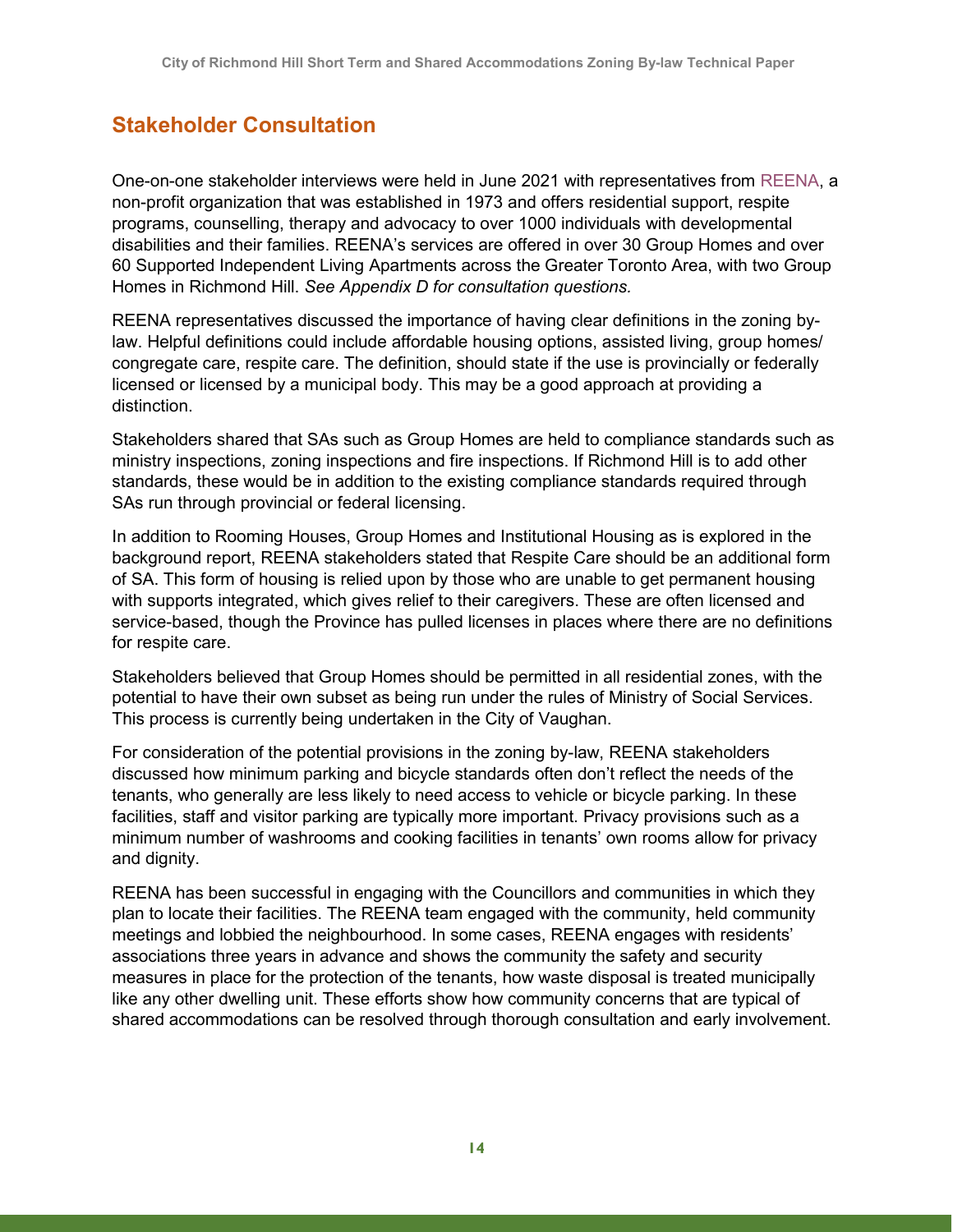REENA stakeholders recommended looking to Toronto's efforts at setting up their own inspection regime, distinguishing between group homes compliance through provincial and federal licensing and those facilities monitored by a municipal entity.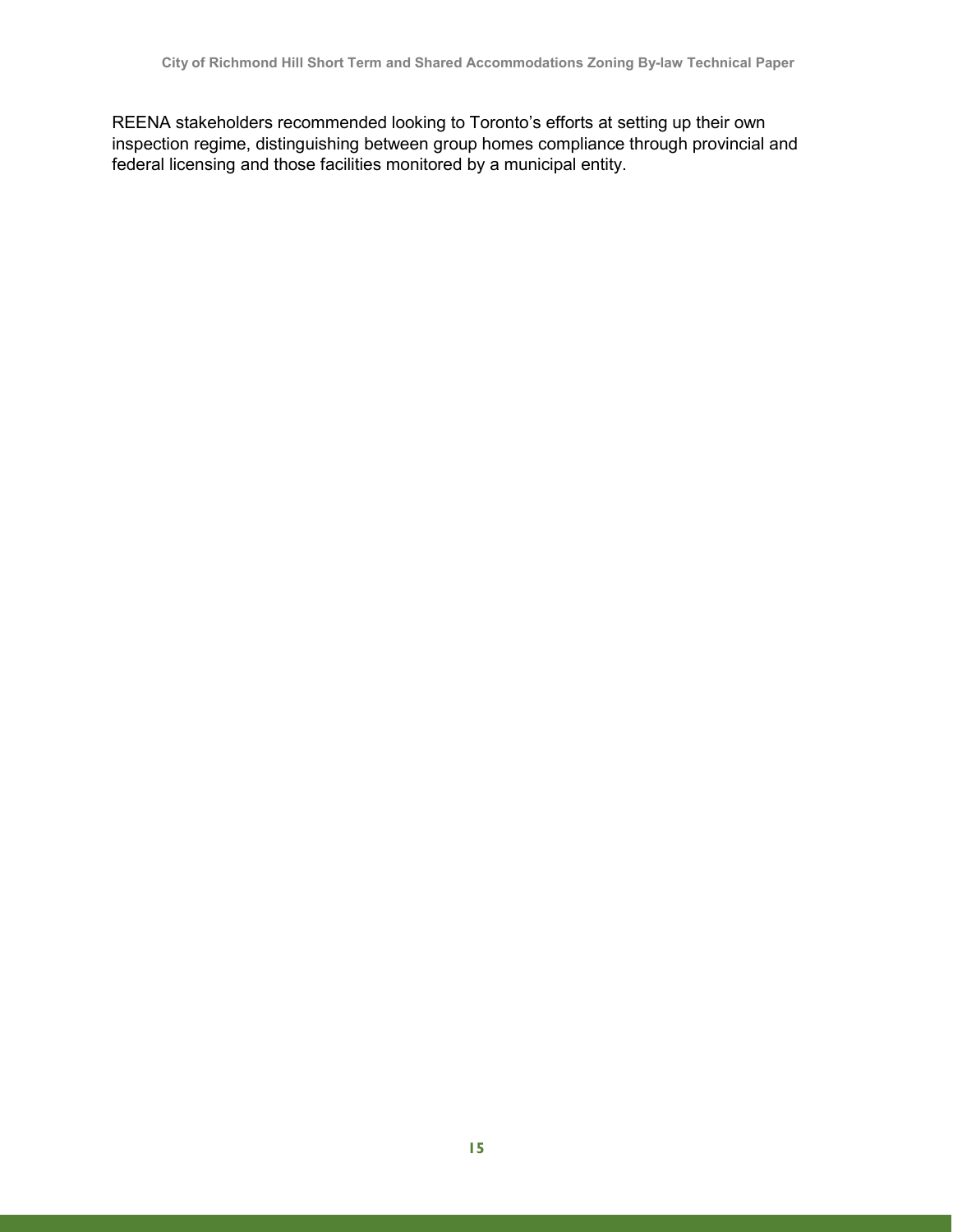## <span id="page-18-0"></span>**Next Steps**

## **Next Steps in the Study and Consultation**

- Finalized First Draft of Study, **October 2021**
- Public Information Consultation, **November 2021**
- Final Report, **December 2021**

#### *Figure 8: Project Schedule*



#### **City Contact:**

Shelly Cham, Manager, Development Zoning

zoning@richmondhill.ca

905-771-8910

#### **Project Webpage:**

https://www.richmondhill.ca/en/zone-richmond-hill.aspx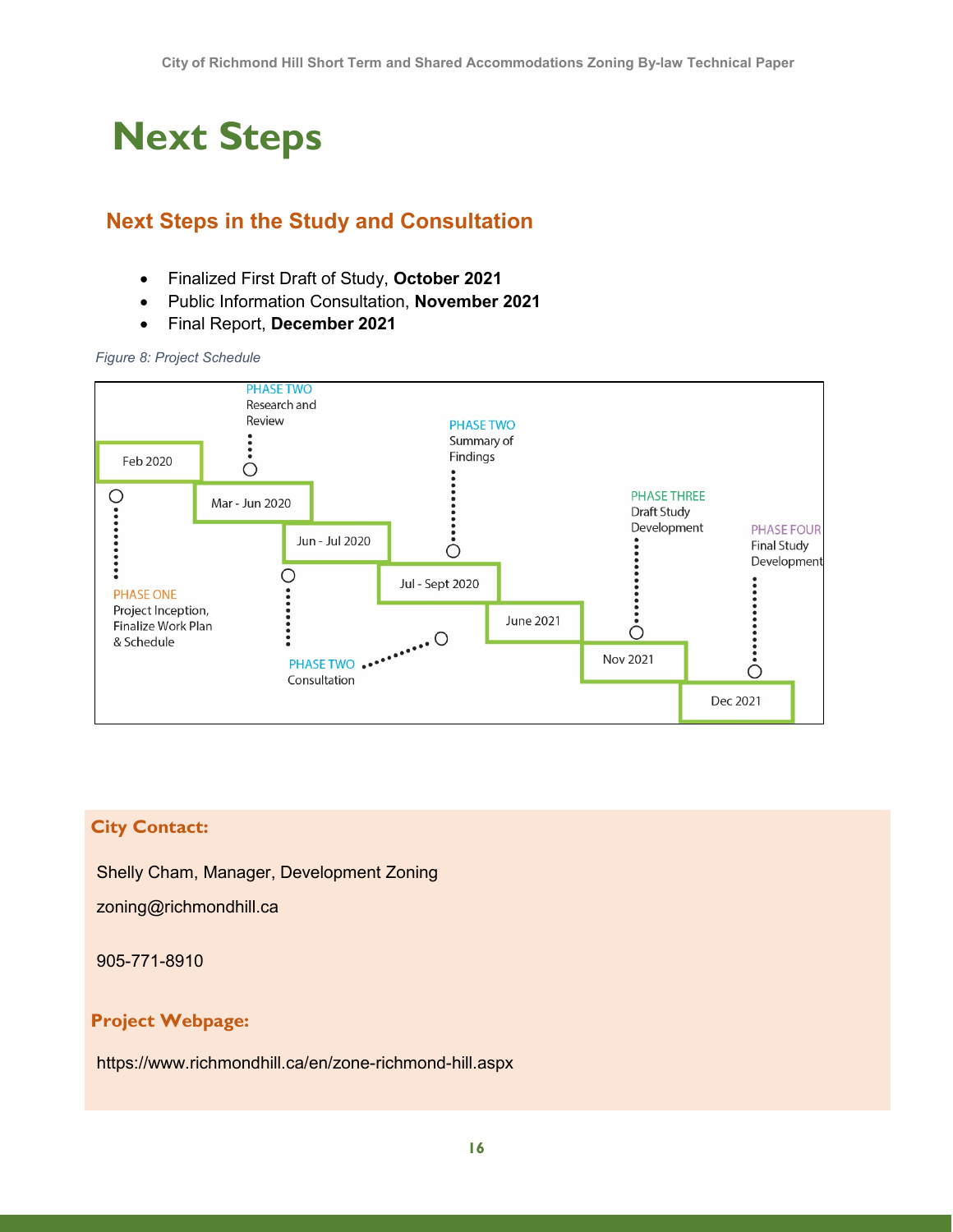# <span id="page-19-0"></span>**Appendix A: STA Survey Questions**

- 1. Do you currently rent or have plans to rent part of your home as a short term accommodation?
- 2. If you answered "yes", please select three of the following reasons for offering short term accommodations:
	- a. Help pay mortgage
	- b. As a source of additional income
	- c. To make use of unused resources (e.g. spare bedroom is never in use, etc.)
	- d. To keep my house occupied while I am away (e.g. on vacation)
	- e. Provide visitors to City a local experience
	- f. To meet new people
	- g. Other
- 3. Do you believe short term accommodations should be permitted in Richmond Hill?
- 4. If you answered "no", please select three of the following reasons for not wanting short term accommodations in Richmond Hill:
	- a. Noise nuisance
	- b. Excessive garbage
	- c. Loss of long term rental accommodation
	- d. Additional traffic in your neighbourhood
	- e. Difficulty parking
	- f. Owners do not take care of their property
	- g. Party houses
	- h. Other
- 5. Do you think the reasons for not wanting short term accommodations in Richmond Hill could be mitigated if the owner or tenant of the dwelling is required to live in the house?
- 6. Richmond Hill has several by-laws that may help mitigate concerns about short term accommodations. Please select three of the by-laws that you are familiar with:
	- a. Noise
	- b. Property standards
	- c. Waste
	- d. Parking
	- e. Zoning
	- f. Other
- 7. If short term accommodation were to be permitted in Richmond Hill, where do you think they should be located? Please select three of the following:
	- a. Neighbourhoods with mostly single detached, semi-detached and townhomes
	- b. Neighbourhoods with mostly apartment buildings
	- c. Along arterial roads (e.g.  $16<sup>th</sup>$  Ave and Leslie St.)
	- d. Along the regional Corridors (Yonge St. and HWY 7)
	- e. Richmond Hill Centre (Yonge St. and High Tech Rd. area)
	- f. Downtown Local Centre (Yonge St. and Major Mackenzie Dr. area)
	- g. Oak Ridges Local Centre (Yonge St. and King Rd. area)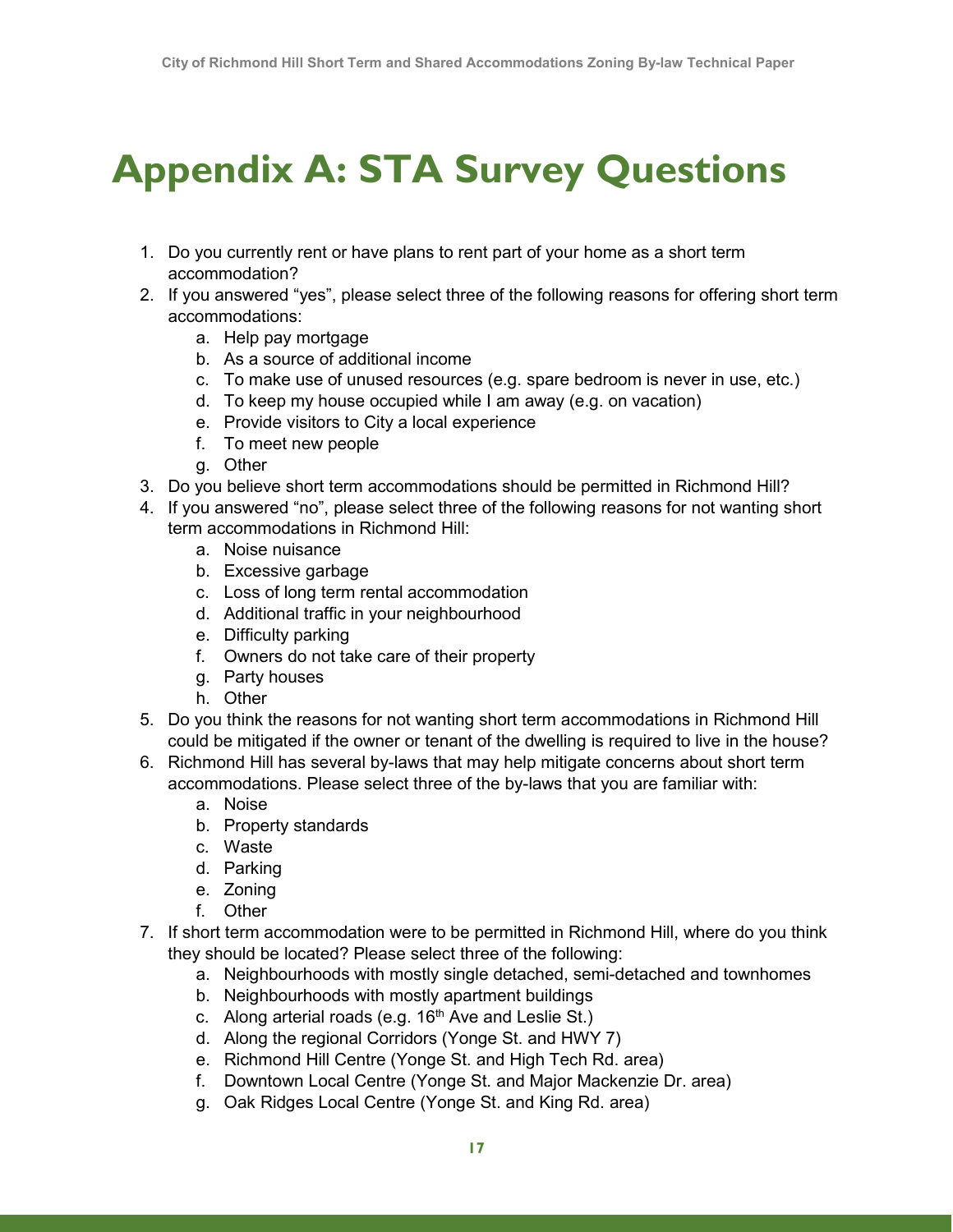- h. Local Development Areas (e.g. Major Mackenzie West Dr. and Trench Street area)
- i. Other
- 8. Do you think short term accommodations should be permitted in all or some of the housing types mentioned below? Select all that apply:
	- a. Single detached dwelling
	- b. Semi-detached dwelling
	- c. Townhouse or other attached dwelling
	- d. Apartment dwelling
	- e. Other
- 9. If short term accommodations are to be permitted, which of the following scenarios would be acceptable? Please select three that apply:
	- a. The owner lives in the home and one bedroom is rented out
	- b. The owner lives in the home and more than one bedroom is rented out
	- c. The tenant lives in the home and one bedroom is rented out
	- d. The tenant lives in the home and more than one bedroom is rented out
	- e. The whole home is rented out
	- f. Other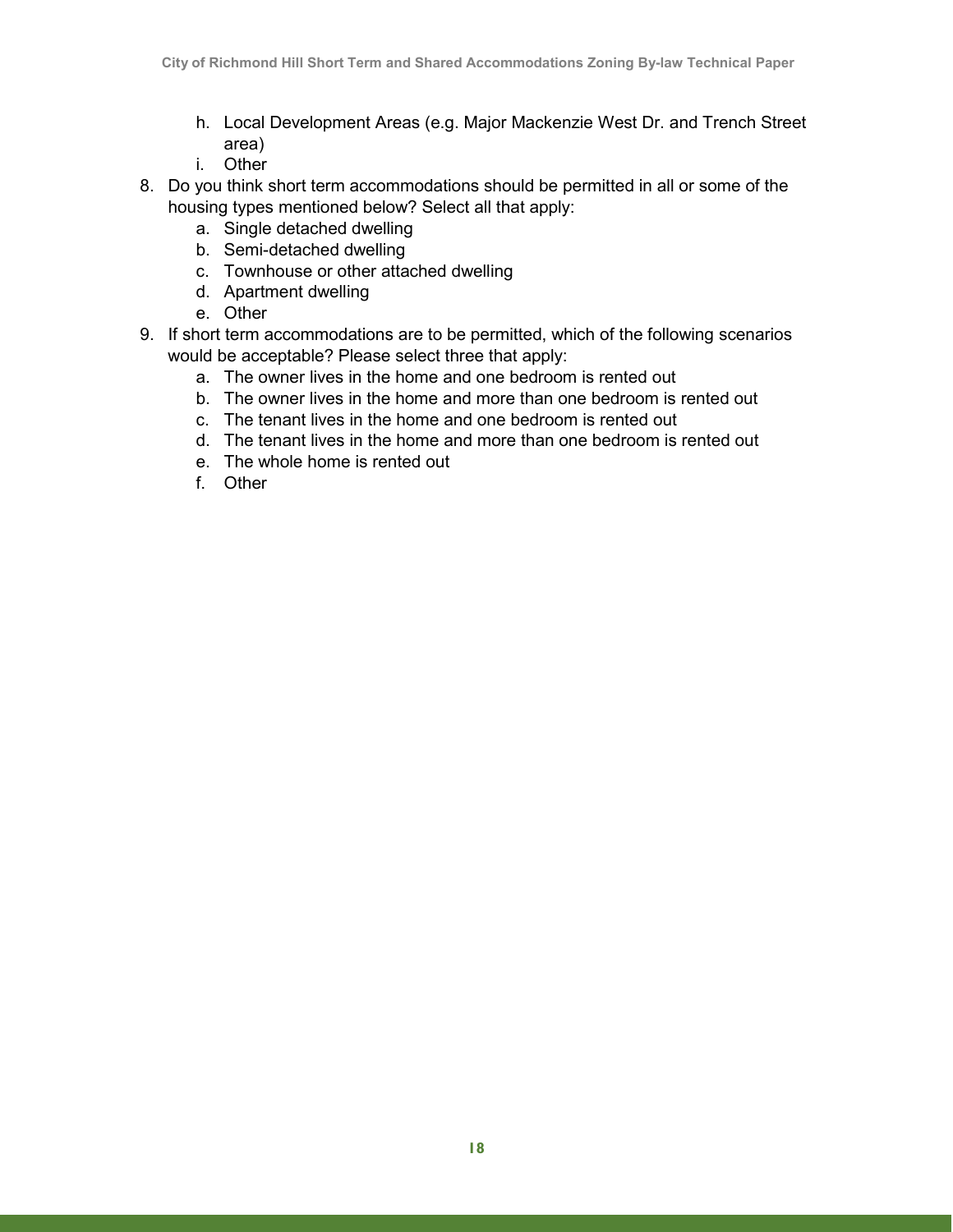# <span id="page-21-0"></span>**Appendix B: STA Stakeholder Consultation Questions**

- 1. What is your experience with STAs?
- 2. Are you aware of any regulations from other municipalities regarding STAs?
- 3. What considerations do you think the City of Richmond Hill should have around STAs?
- 4. Should the City of Richmond Hill regulate STA's? For example:
- 5. a requirement that it is the host's principal residence,
- 6. maximum number of consecutive nights,
- 7. maximum annual nights, permission in all or specific zones,
- 8. maximum number of bedrooms in a unit,
- 9. municipal accommodation tax,
- 10. only permitted in specific housing types,
- 11. requirement to obtain license.
- 12. outright prohibition.
- 13. People have raised a number of concerns about STA's including noise, garbage, lack of care for property, traffic, parking).
- 14. Do you share any of these concerns/ If yes, how do you propose these be addressed?
- 15. Do you have any further concerns not mentioned? / If yes, how do you propose these be addressed?
- 16. Do you have any suggestions for addressing STAs? Any examples you are aware of from other municipalities?
- 17. (for a provider) In municipalities that regulate STAs, which regulations were easy to implement and which were challenging to adhere to?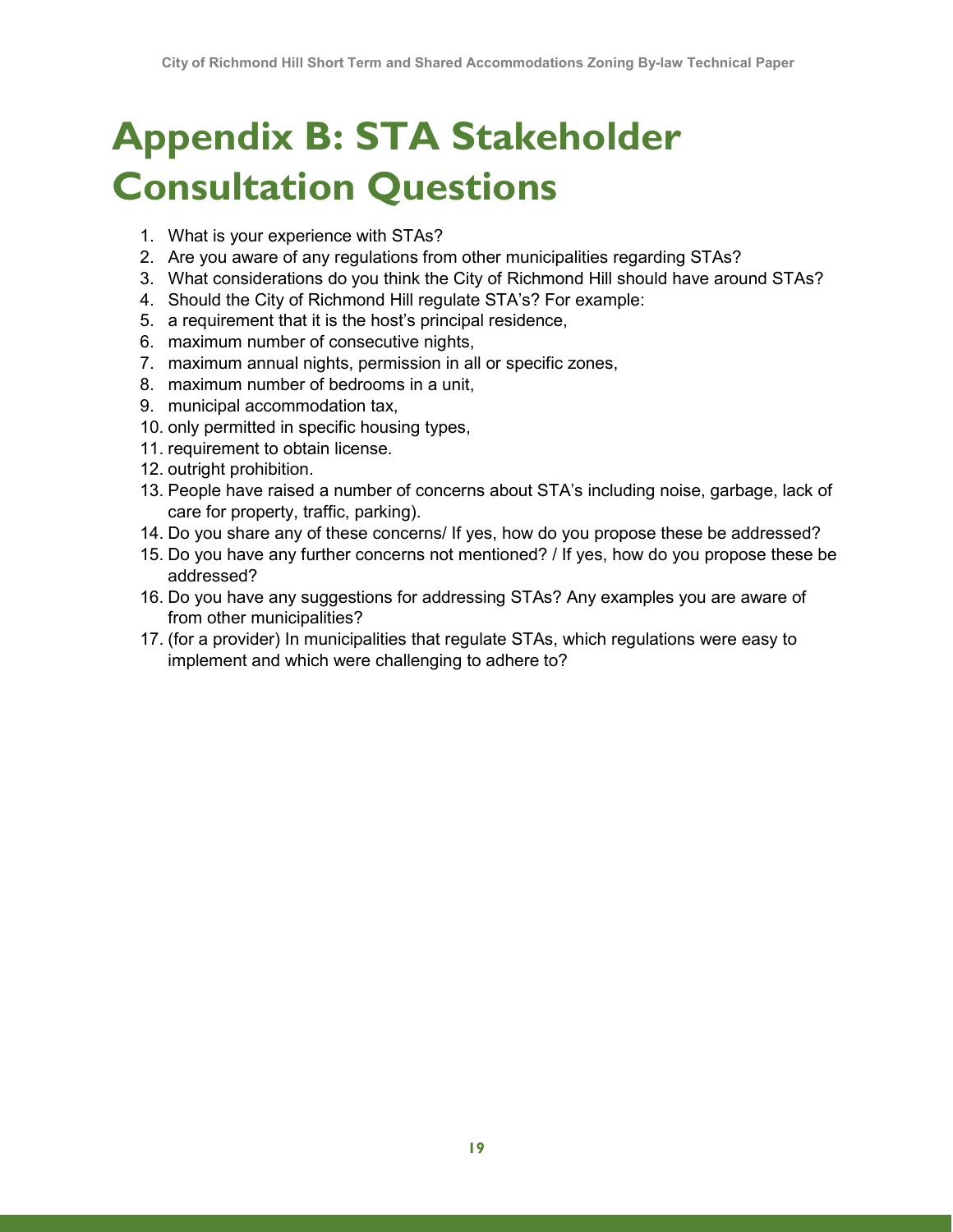# <span id="page-22-0"></span>**Appendix C: Shared Accommodation Survey Questions**

- 1. Do you live in or have you lived in a shared accommodation dwelling?
- 2. Do you know of any shared accommodations in your neighbourhood?
- 3. Richmond Hill has several by-laws that may help reduce concerns about shared accommodations. Please select three of the following by-laws that you are familiar with:
	- a. Noise
	- b. Property Standards
	- c. Waste
	- d. Parking
	- e. Zoning
	- f. Other
- 4. Where do you think shared accommodations should be located within the City? Please select only three of the following:
	- a. Neighbourhoods with mostly single detached, semi-detached and townhomes
	- b. Neighbourhoods with mostly apartment buildings
	- c. Along arterial roads (e.g.  $16<sup>th</sup>$  Ave and Leslie St.)
	- d. Along the regional Corridors (Yonge St. and HWY 7)
	- e. Richmond Hill Centre (Yonge St. and High Tech Rd. area)
	- f. Downtown Local Centre (Yonge St. and Major Mackenzie Dr. area)
	- g. Oak Ridges Local Centre (Yonge St. and King Rd. area)
	- h. Local Development Areas (e.g. Major Mackenzie West Dr. and Trench Street area)
	- i. Other
- 5. Do you think shared accommodations should be permitted in all or some of the housing types mentioned below? Select all that apply:
	- a. Single detached dwelling
	- b. Semi-detached dwelling
	- c. Townhouse or other attached dwelling
	- d. Apartment dwelling
	- e. Other
- 6. Please indicate below if you agree or disagree that the following issues should be addressed in the Zoning By-law regarding shared accommodations:
	- a. Location of the shared accommodation dwelling (such as on arterial roads, in certain neighbourhoods, proximity to transit, etc.)
	- b. External appearance of the dwelling
	- c. Location of entrances
	- d. Size of the dwelling
	- e. Parking